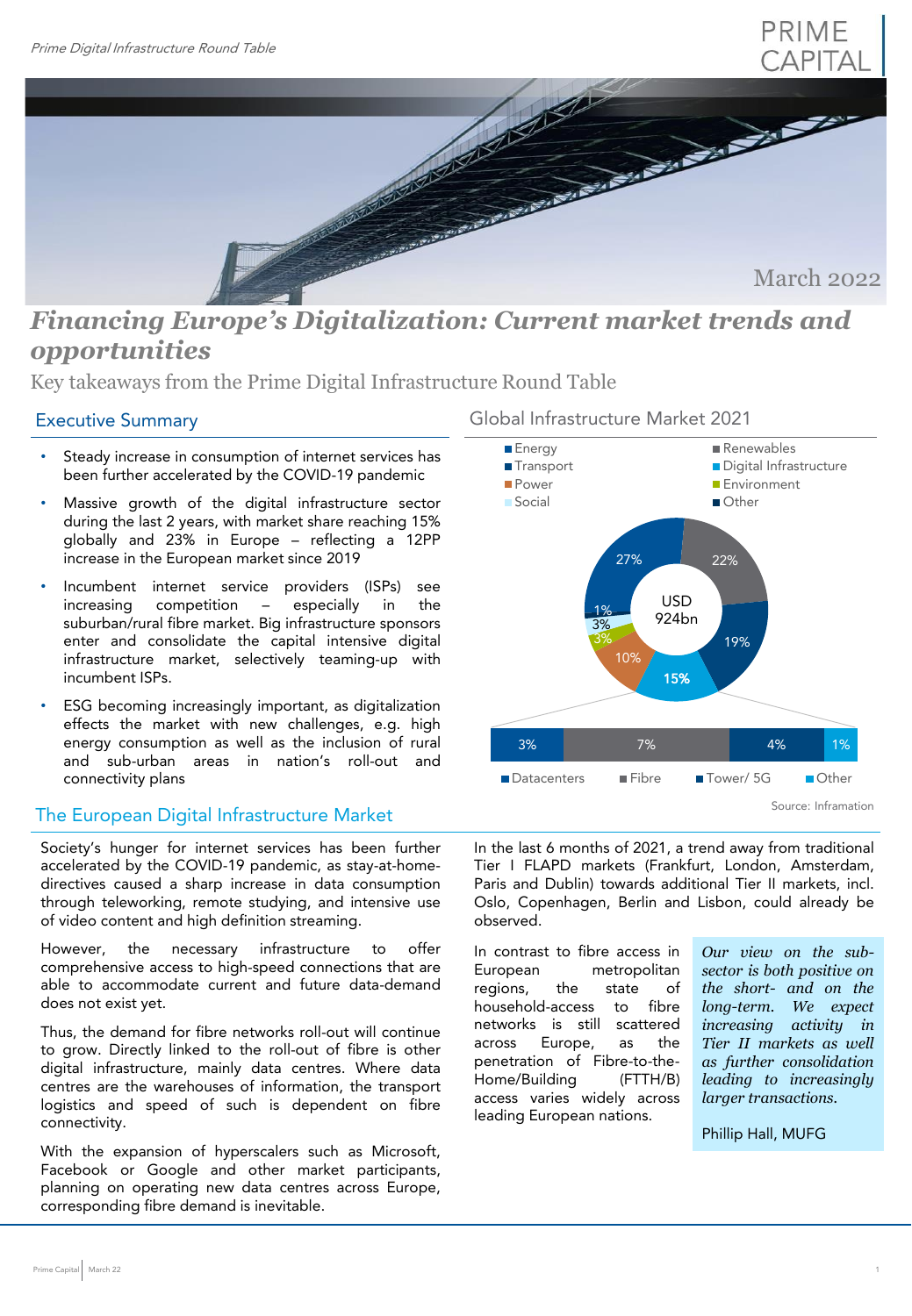# PRIME CAPITAL



The Nordic countries are amongst the nations with the highest Fibre-to-the-Home (FTTH) penetration worldwide. In 2021 Sweden had an FTTH/B penetration ratio of 67% and is expected to reach a ratio of 79% by 2026.

Similar to Sweden, the FTTH market in Norway and Denmark has been growing with a compound annual growth rate (CAGR) of 13% between 2017 and 2020. It is expected to continue growing by 7% until 2025 reaching similar penetration ratio levels as in Sweden.

In contrast to the Nordic countries, Germany has been rather slow in adopting a more rapid expansion of networks with high bandwidth capacity.

*The activity in the fibre sub-sector remains high, with a strong pipeline of greenfield assets still coming to market to meet national roll-out plans. Especially rural areas are in focus of and thus benefitting from recent transactions in Germany and France.*

#### Stefan Futschik, PCAG

At the end of 2020 54% of the German population had access to bandwidth of up to 1 Gigabit per second through cable coverage and 15% via fibre coverage. In terms of FTTH coverage, Germany lacks far behind the European average of 44% with only 15% of households covered (rural areas 10% vs. 22% European average). The FTTH subscription rate (homes actually connected) is with 8.4% in 2021 also behind the European average of 21%.



The FTTH Council Europe, however, forecasts the German market to grow tremendously until 2026, with FTTH coverage increasing to 33m households (78%) and subscription rate growing to 60%.

The different stages of maturity of the FTTH market across European countries offers a variety of different financing structures. As such, e.g. in Germany major greenfield fibre rollout deals with corresponding construction phase drawdowns are still coming to the market.

*The "shift" to brownfield deals is a logical consequence of previous greenfield projects coming to the market for refinancing, after the majority of construction has been finalized. This provides an interesting market opportunity for institutional investors, especially with regards to risk mitigation as well as capital deployment.*

Stefan Futschik, PCAG

On the other hand, refinancing of previous greenfield transactions in the form of term loans in combination with additional Capex lines for further roll-out can be seen in more mature markets, such as the Netherlands or Nordic regions.

### ESG Profile of Digital Infrastructure Assets

The internet, communication and telecoms sector is a key sector for climate change mitigation since data sharing, storing and processing are highly energy intensive. Furthermore, communication technologies and devices proliferate on a global basis, with data consumption increasing steadily.

*Telefónica's joint venture, Unsere Grüne Glasfaser, aims on deploying energy efficient fibre technology with a focus on rural and sub-urban areas in Germany, contributing to environmental and social sustainability.*

Albert Graf, Telefónica Germany

While fibre technology is an energy efficient upgrade compared to coax/ copper, roll-out of new fibre connections additionally promotes social sustainability by increasing accessibility of<br>modern infrastructure, infrastructure, especially in rural areas.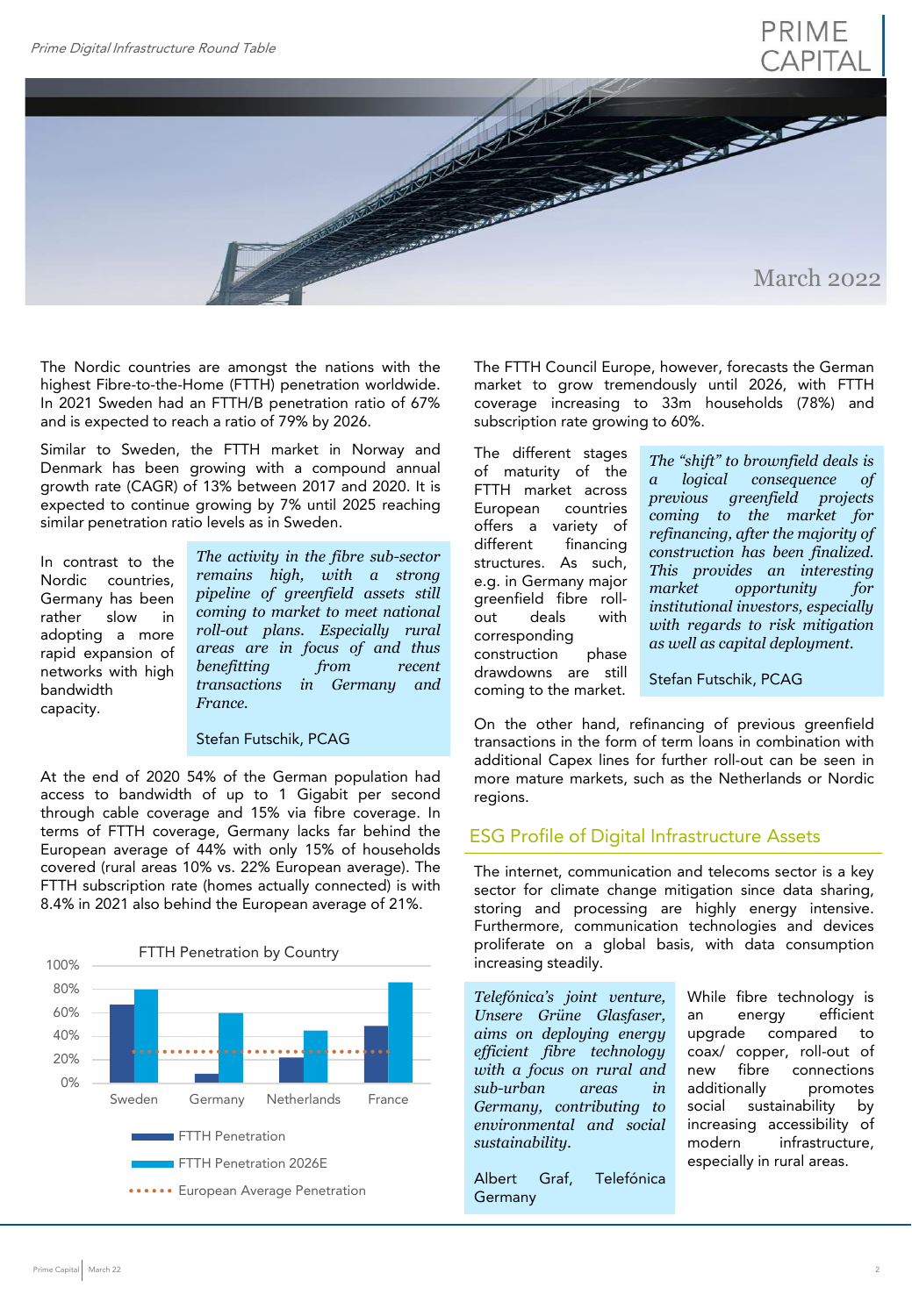



However, increased demand for high-performance data centres has also led to significant increases in energy consumption to power the devices that provide these services.

> Data Center – Share of total energy consumption by component



A study by the European Commission shows that in 2018 the energy consumption of EU data centres was 76.8 TWh, which represents 2.7% of the total energy demand in the EU, and expects the consumption to reach 98.5 TWh by 2030, an increase of 28% (3.2% of total expected energy demand in the EU in 2030). Breaking down the energy use of data centres by operational components it becomes clearer where most of the consumed energy is used. Approximately 86% of the energy consumed is used by the servers and the cooling system that prevents components from overheating.

Although, the energy consumption is relatively high, data centres have never been more efficient. While the computing performed in data centres has increased by 550% between 2010 and 2018, the amount of energy consumed increased by only 6% during the same period.

The concept of energy reuse efficiency (ERE) is another way for data centres to become more ESG conform. ERE is giving data centres the opportunity to become energy suppliers, not just users. Utilizing waste heat, data centres can reject heat from server halls into district energy systems for reuse. This concept has already been implemented in the Nordics, where Stockholm's Data Park is aiming to heat 10% of the city by 2035 reusing its waste heat.

However, the largest lever towards sustainability is the source of energy used in the data centres. Big Tech companies such as Alphabet and Meta (formerly Facebook) are the largest corporate buyers of renewable energy. Both are currently committed to reach carbon neutrality by 2030. Amazon, which was the largest buyer of PPAs in 2021 with 1.8GW linked to renewable energy projects (30% of total European PPAs), is aiming to use 100% renewable energy for its data centre operation by 2025 and reach carbon neutrality by 2040.

This excess demand for PPAs is creating a market that is attractive for project financing and investments in the renewable energy sector due to reliable, long-term visibility on revenues.

## Presentation Panel



### Andreas Kalusche,

CEO and Board Member (Prime Capital)



#### Stefan Futschik,

MD and Head of Private Debt (Prime Capital)

### Phillip Hall,

MD and Head of Structured Finance Office for EMEA (MUFG)

# Albert Graf,

Director Corporate Finance & Tax (Telefónica Germany)